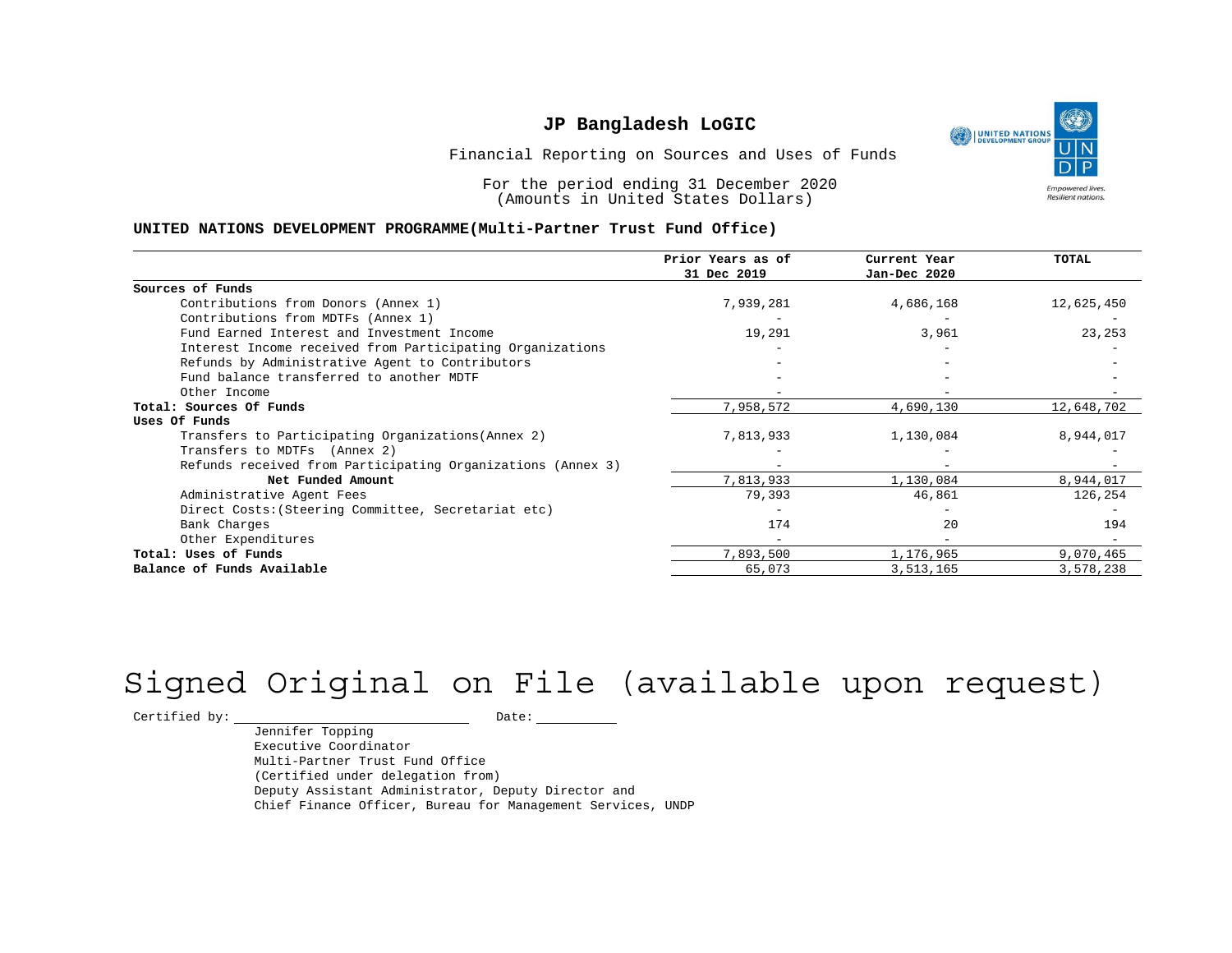

Financial Reporting on Sources and Uses of Funds

For the period ending 31 December 2020 (Amounts in United States Dollars)

#### **UNITED NATIONS DEVELOPMENT PROGRAMME(Multi-Partner Trust Fund Office)**

**Annex - 1: Contributions**

|                      | Prior Years as of | Current Year | TOTAL      |
|----------------------|-------------------|--------------|------------|
|                      | 31 Dec 2019       | Jan-Dec 2020 |            |
| From Contributors    |                   |              |            |
| GOVERNMENT OF SWEDEN | 7,939,281         | 4,686,168    | 12,625,450 |
| Total: Contributions | 7,939,281         | 4,686,168    | 12,625,450 |

## Signed Original on File (available upon request)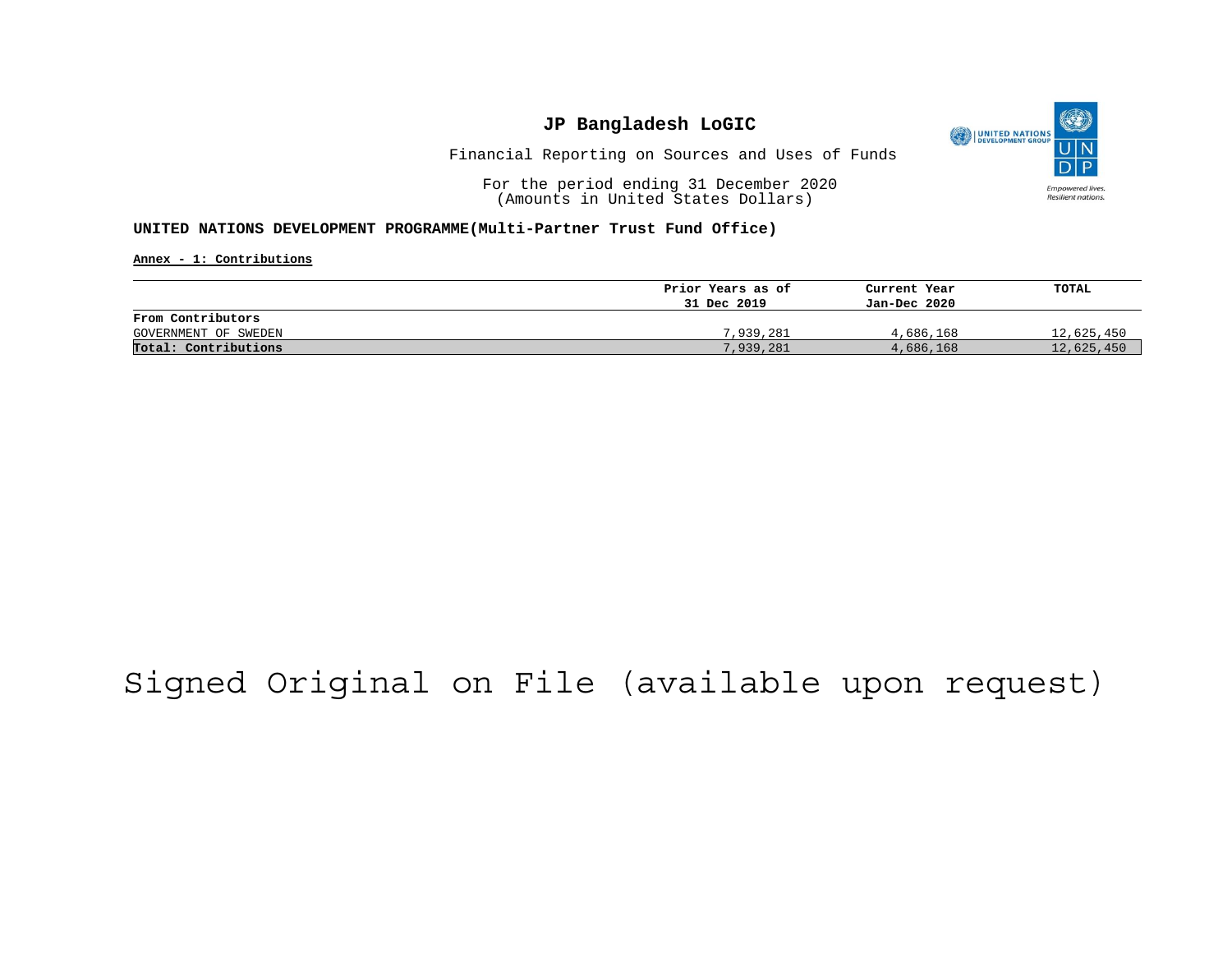

Financial Reporting on Sources and Uses of Funds

For the period ending 31 December 2020 (Amounts in United States Dollars)

#### **UNITED NATIONS DEVELOPMENT PROGRAMME(Multi-Partner Trust Fund Office)**

**Annex - 2: Transfers**

|                                | Prior Years as of | Current Year | TOTAL     |
|--------------------------------|-------------------|--------------|-----------|
|                                | 31 Dec 2019       | Jan-Dec 2020 |           |
| To Participating Organizations |                   |              |           |
| UNCDF                          | 3,574,874         | 517,013      | 4,091,887 |
| UNDP                           | 4,239,059         | 613,071      | 4,852,130 |
|                                |                   |              |           |
| Total Transfers                | 7,813,933         | 1,130,084    | 8,944,017 |
|                                |                   |              |           |

## Signed Original on File (available upon request)